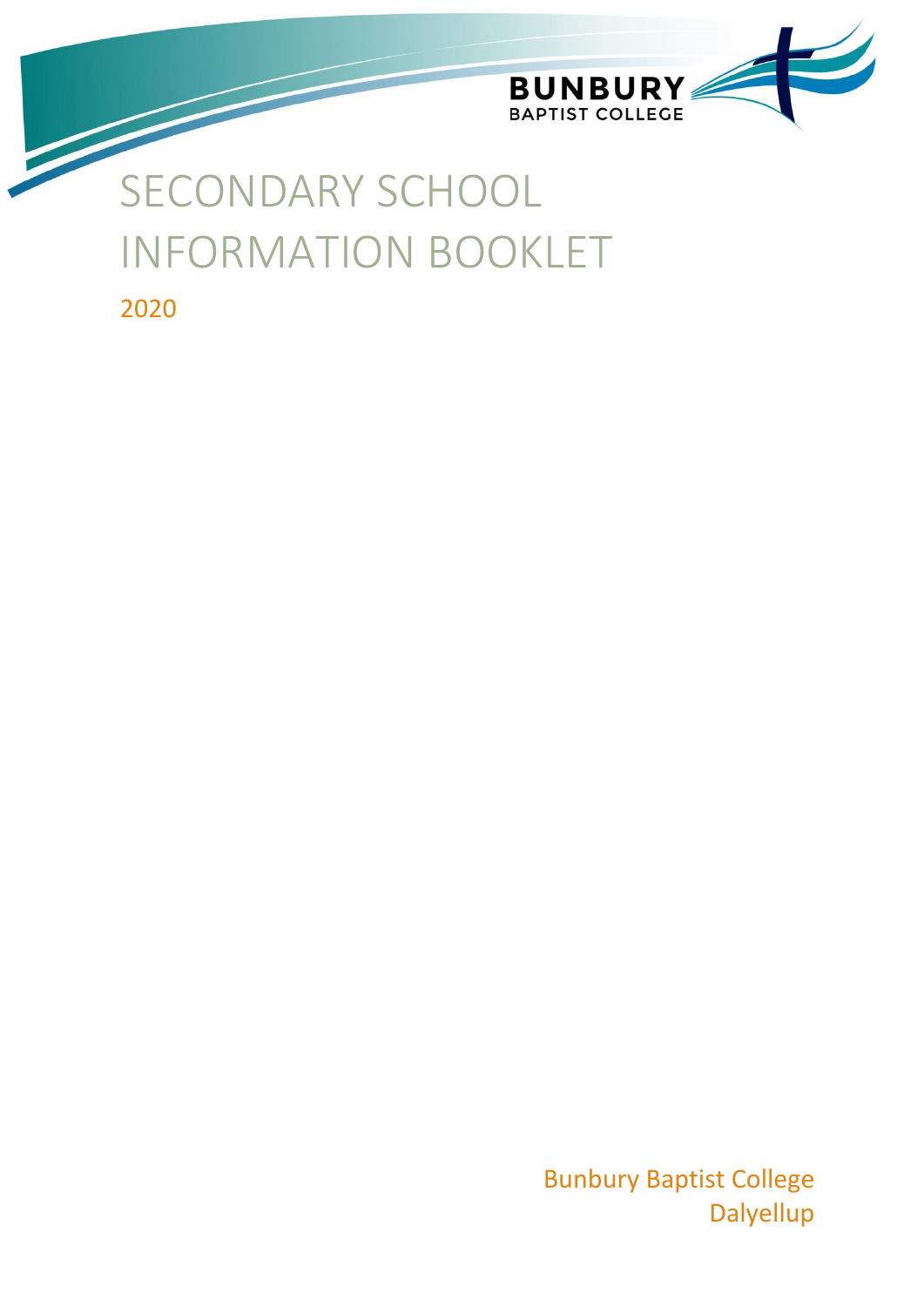

# **SECONDARY SCHOOL INFORMATION**

Welcome to Bunbury Baptist College, a co-educational independent school facility opening in 2019. The College endeavours to provide quality academic programs within a Christian ethos, for children in Kindergarten to Year 7 with the intention of continuing through to Year 12 by 2024.

Once Primary students reach Year 6, they progress to the Secondary School, situated on the same site. The Secondary School will cater for Years 7 to 12.

The College is associated with the Baptist Family Churches of Western Australia, a community of over 100 churches and we will be the  $14<sup>th</sup>$  school opened to serve the community.

## **The College offers:**

- A safe, caring, positive and respectful environment;
- High quality professional teaching staff that have a deep commitment to excellence in education and the Christian faith;
- Innovative academic and pastoral care programs:
- A firm, fair and supportive behaviour management system;
- Neat, practical and attractive school uniforms;
- Regular and clear communication about school procedures, policies, events and academic results;
- Opportunities for parents to be involved in the life of the school;
- A professional and experienced school board, dedicated to the establishment and growth of schools with a strong Christian ethos and excellence in education.

#### *AIM*

The aim of the College is to foster a spirit of:

- *Care*
- *Co-operation*
- *Commitment to learning and*
- *Service*

Students will be encouraged to develop:

- *A passion for learning;*
- *Initiative, self-esteem and personal discipline;*
- *Positive community participation;*
- *Hearts for service and social responsibility;*
- *An awareness of God.*

Within this framework we seek to be a community which ensures students have the best opportunities to achieve their full academic, emotional, physical and social potential.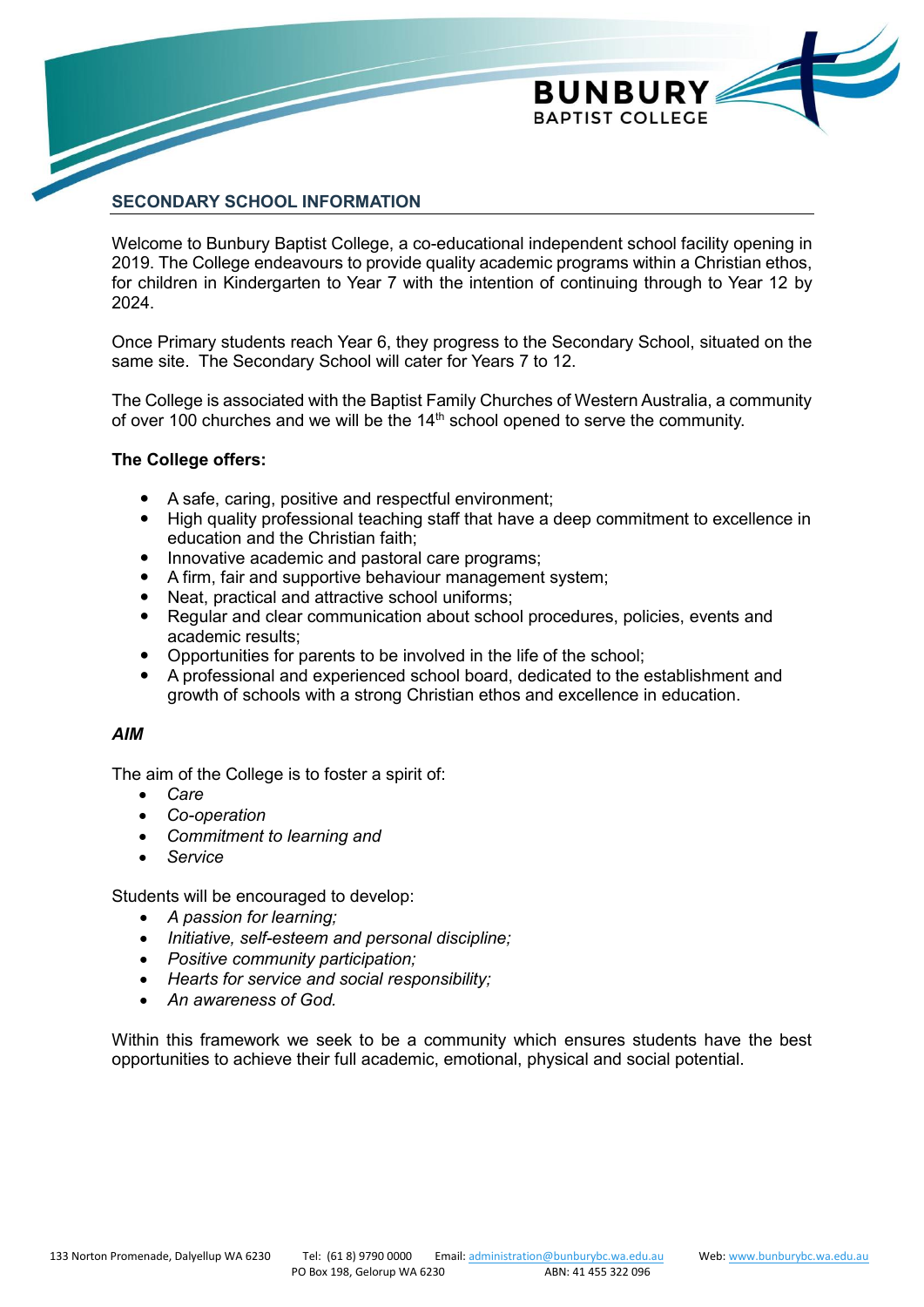

**The College Motto:**

*Faith Justice Integrity*

*"He has told you, O man, what is good; and what does the Lord require of you but to do justice, and to love kindness, and to walk humbly with your God?" Micah 6:8*

## *THE CHRISTIAN ENVIRONMENT*

The College is staffed by committed Christians and is founded on Christian principles. Students participate in a Christian Education lesson each week as well as daily class devotions. Bunbury Baptist College has an open enrolment policy.

#### *PASTORAL CARE*

A strong Pastoral Care programme operates throughout the College to foster the nurturing and care of students. A school chaplain is employed at the school and is utilised to speak with students and parents if required. Parents are welcome to contact our Chaplain via the College Office.

## *COLLEGE ADMINISTRATION*

The Office opens in Term 1, two weeks prior to the children commencing. The Principal and Office Staff are in attendance during normal College hours for payment of fees, new enrolments and general enquiries.

#### *THE HOUSE SYSTEM*

| CARROL         | Red    |
|----------------|--------|
| <b>MURRAY</b>  | Blue   |
| <b>WOODS</b>   | Green  |
| <b>SADLIER</b> | Purple |

House competition is encouraged for a variety of activities throughout the College.

House Competition promotes sportsmanship, enjoyment, team spirit, co-operation and endeavour.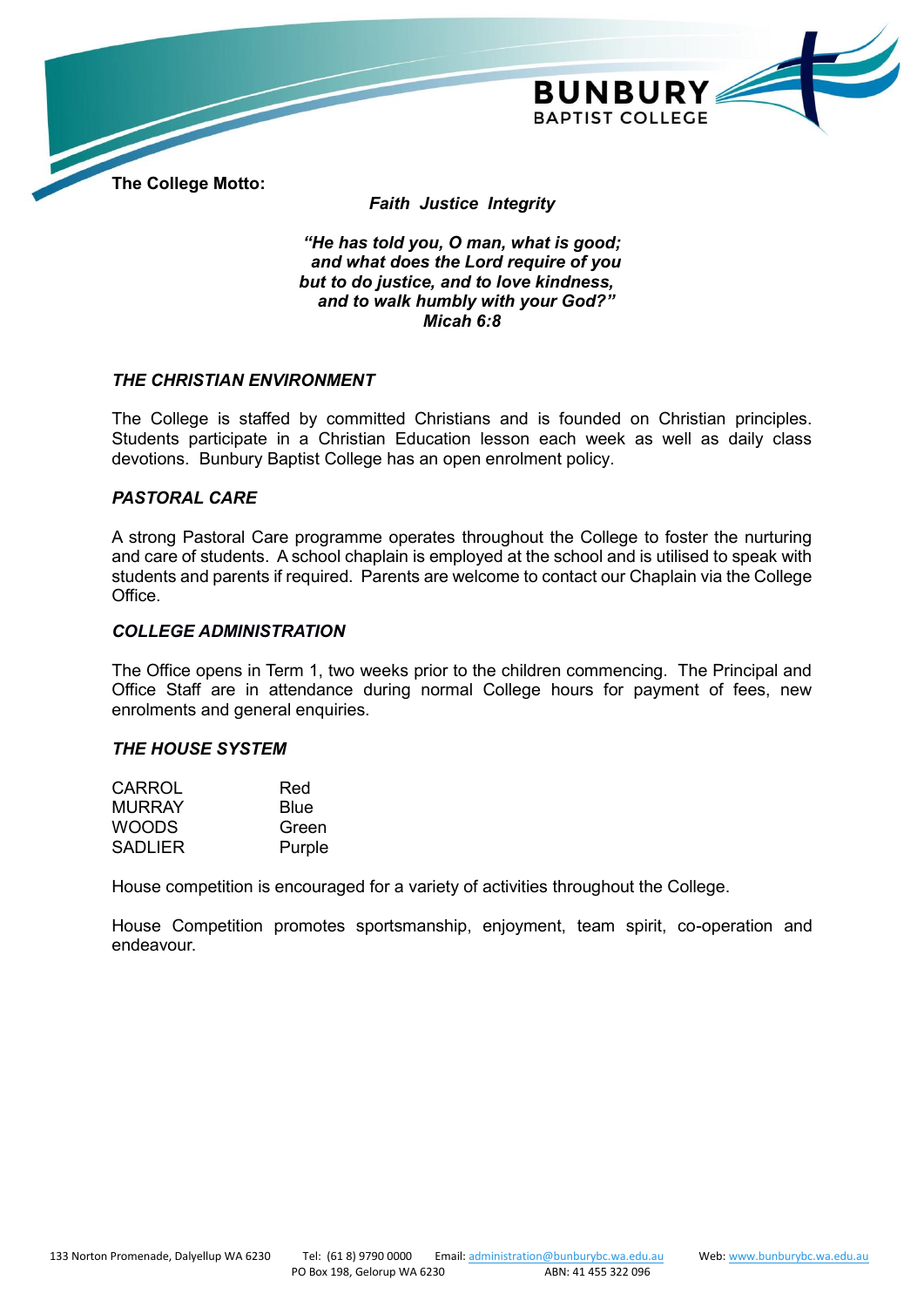

# *CURRICULUM*

The Curriculum followed by Bunbury Baptist College Primary School is based on **The Western Australian K – 10 Syllabus** and covers the following Learning Areas:

- **The Arts**
- **English**
- **Geography**
- **Health and Physical Education**
- **History**
- **Languages**
- **Mathematics**
- **Society and Environment**
- **Science**
- **Technology and Enterprise**

## **In addition students will participate in the ACE Program (Applied Christian Education).**

Year 11 and 12 students will complete the **Western Australia Certificate of Education** (WACE) as outlined by the **School Curriculum and Standards Authority** (SCASA). The College will offer both the ATAR (University entrance) and General (TAFE/Workforce) Pathways.

# *ASSESSMENT AND COMMUNICATION*

- Close communication between school and home will be an important feature of Bunbury Baptist College;
- School issued Student Diaries will be used to communicate important information. The diaries are to be viewed and signed weekly by parents;
- Academic feedback letters (AFLs) will be sent to parents via the school's SMS system which will keep parents updated after the completion of formal assessment items in each of their student's core subjects;
- Standardised tests will be used to support and identify literacy and numeracy issues;
- School Newsletters will be issued twice a term;
- A formal report will be sent home at the end of Term 2 and 4; and
- Formal and informal parent interviews will be held regularly throughout the year at the request of either parent or teacher.

# *BOOKLIST*

Parents are requested to provide all items on the booklist. Please ensure all items are clearly labelled with your child's name.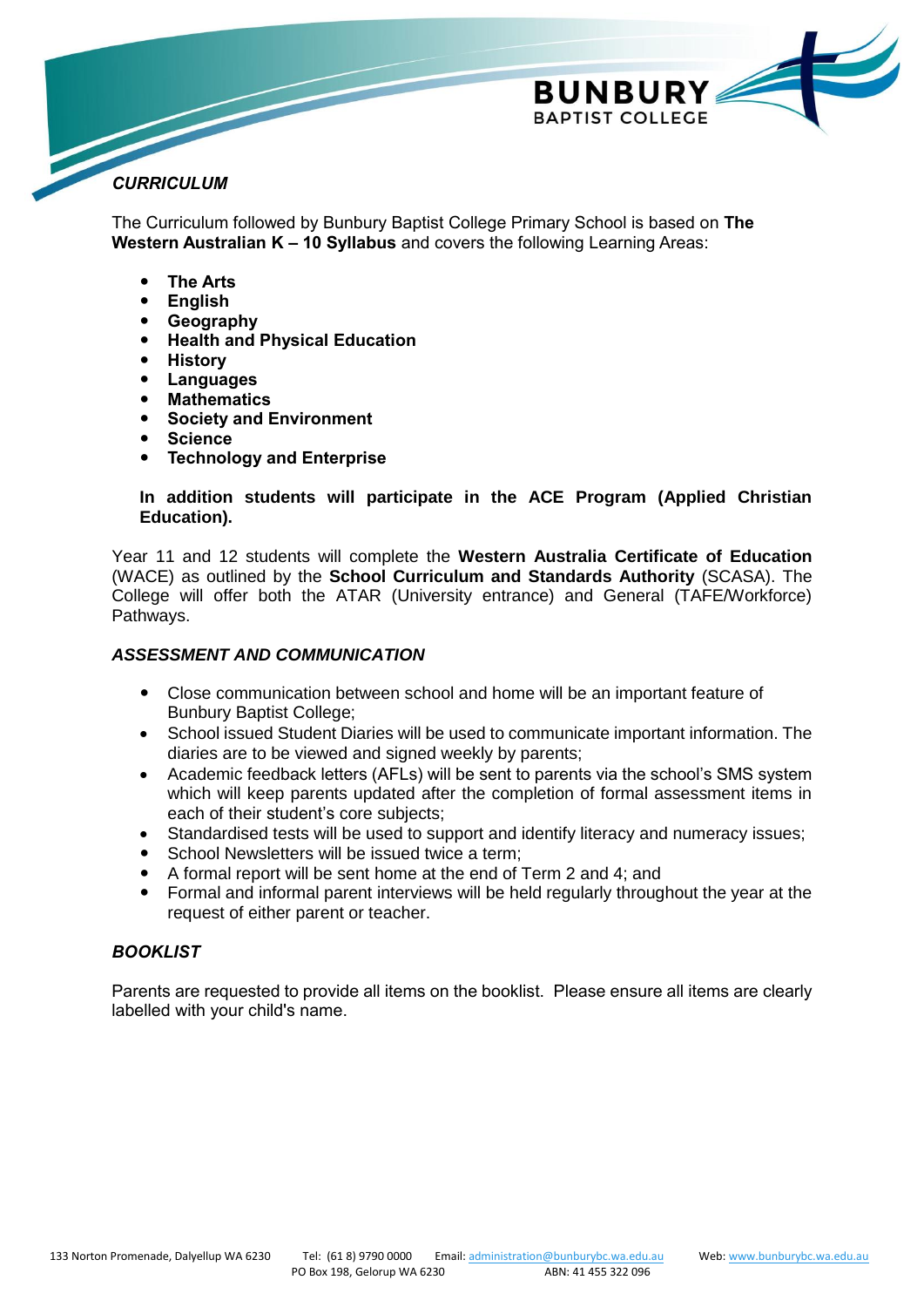

School Commences: **8:30am** Secondary School Morning Recess: 10:55am – 11.15am Secondary School Lunch: 12:45pm - 1:15pm School Concludes: **3:00pm**

*HOURS OF INSTRUCTION*

While teachers are not required to be on the College premises before 8:00am, many do arrive early in order to prepare and plan. We request that students not arrive at school prior to 8:00am.

As school concludes at 3:00pm students should be collected promptly.

# *PARENT PARTICIPATION PROGRAMME*

Families are asked to donate ten (10) hours of their time, per year, to such activities as library book covering, sporting carnivals and classroom assistance, etc. Register your availability with the class teacher or the administration office. A box is located in the College office where you can record the hours you have contributed.

# *CONDITIONS OF ENROLMENT*

# **Admission to the College is dependent upon:**

- A satisfactory behaviour report from the student's previous school (if any).
- Evidence of academic and social readiness for the year level for which enrolment is sought.
- Completion and submission of all enrolment documentation, including provision of and Immunisation History Statement.
- Students entering the Primary School must be fully immunized or 'up to date' with an approved catch up schedule.

# **Conditions of enrolment are**:

- The prompt payment of fees;
- A commitment by parents and the student to College behaviour, uniform standards and discipline policies; and
- Respect for and full participation in the Christian program of the College.

#### **Terminating Your Child's Enrolment at BBC:**

You are required to give the College one term's notice in writing.

# *FEES*

Bunbury Baptist College is a non-profit organisation which exists to provide a Christian, low fee, independent education. Fees are reviewed each year and set as an annual fee after establishing the year's total anticipated operating income and costs.

High School fees include excursions and incursions however school camps will be an additional cost which will be included in your family invoice.

Fees are vital to the College's operation and it is important that these be paid promptly in the school year so that the College can function on a reliable budget. All students benefit from the purchases made with these funds.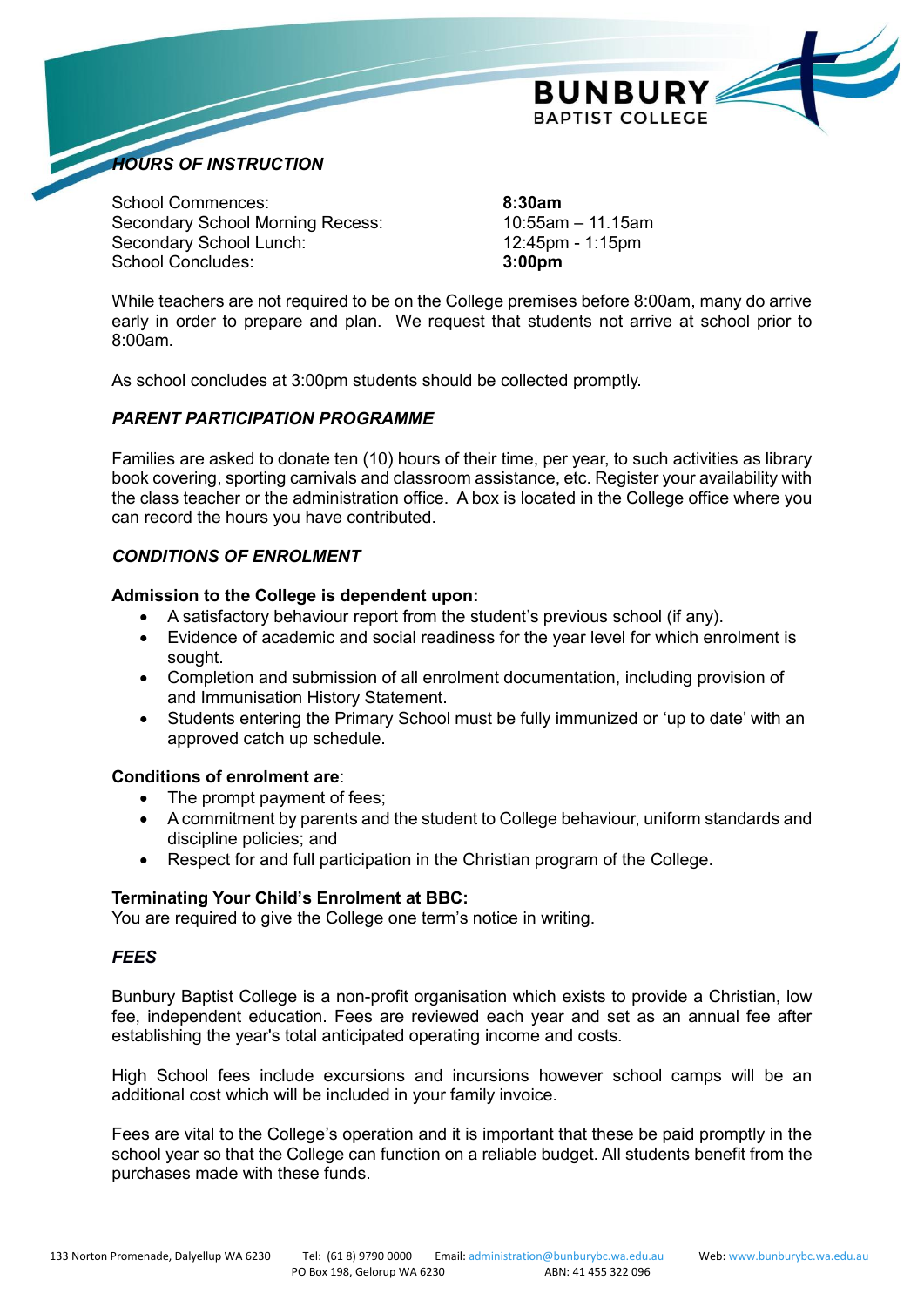

# *SICKNESS AND ACCIDENT*

Should a student become ill or be involved in an accident, parents will be contacted immediately. Please ensure that the College has as a current emergency number. If your student is suffering from an illness, please keep them at home.

## *UNIFORM POLICY*

Bunbury Baptist College has established a uniform code which states that all students who attend the College will be required to wear the College uniform. This contributes to:

- The fostering and enhancement of the public image of the College;
- $\bullet$  Improving morale, team spirit and pride in the College;
- Ensuring that students are safely dressed for College activities;
- Encouraging equity among students, reducing rivalry; and
- ◆ Identifying non-College children on-campus.

All students are required to wear the College uniform in a manner which is a credit to themselves and the College.

The wearing of nail polish is prohibited at Bunbury Baptist College.

All items of the College uniform are available through the College, with the exception of footwear.

### *SCHOOL BACKPACKS*

The Navy College Backpack is compulsory. Backpacks must be kept in good condition and not covered in graffiti. Unsatisfactory backpacks will need to be replaced.

#### **HATS**

The College bucket hat is a compulsory part of the uniform for all Secondary students all year round. In accordance with our College policy which recognises our duty of care to all students who attend this school, the 'no hat, no play' policy will apply all year. This hat policy also applies to all sporting activities. Students without hats will be required to remain in the shaded, undercover areas of the school.

#### *HAIR STANDARDS*

While in College uniform, student hair must appear tidy and well cared for. All hair must be kept short or tied up and out of students' eyes. Hair accessories must be in blue, white or black. No decorative type clips are permitted. There can be no extremes of hair colour. Tints that are a natural colour only may be used. Haircuts must not be shorter than a No.3. Students with inappropriate haircuts, styles or colours may be removed from class and asked to be picked up by parents and cannot return to the College until it has been rectified.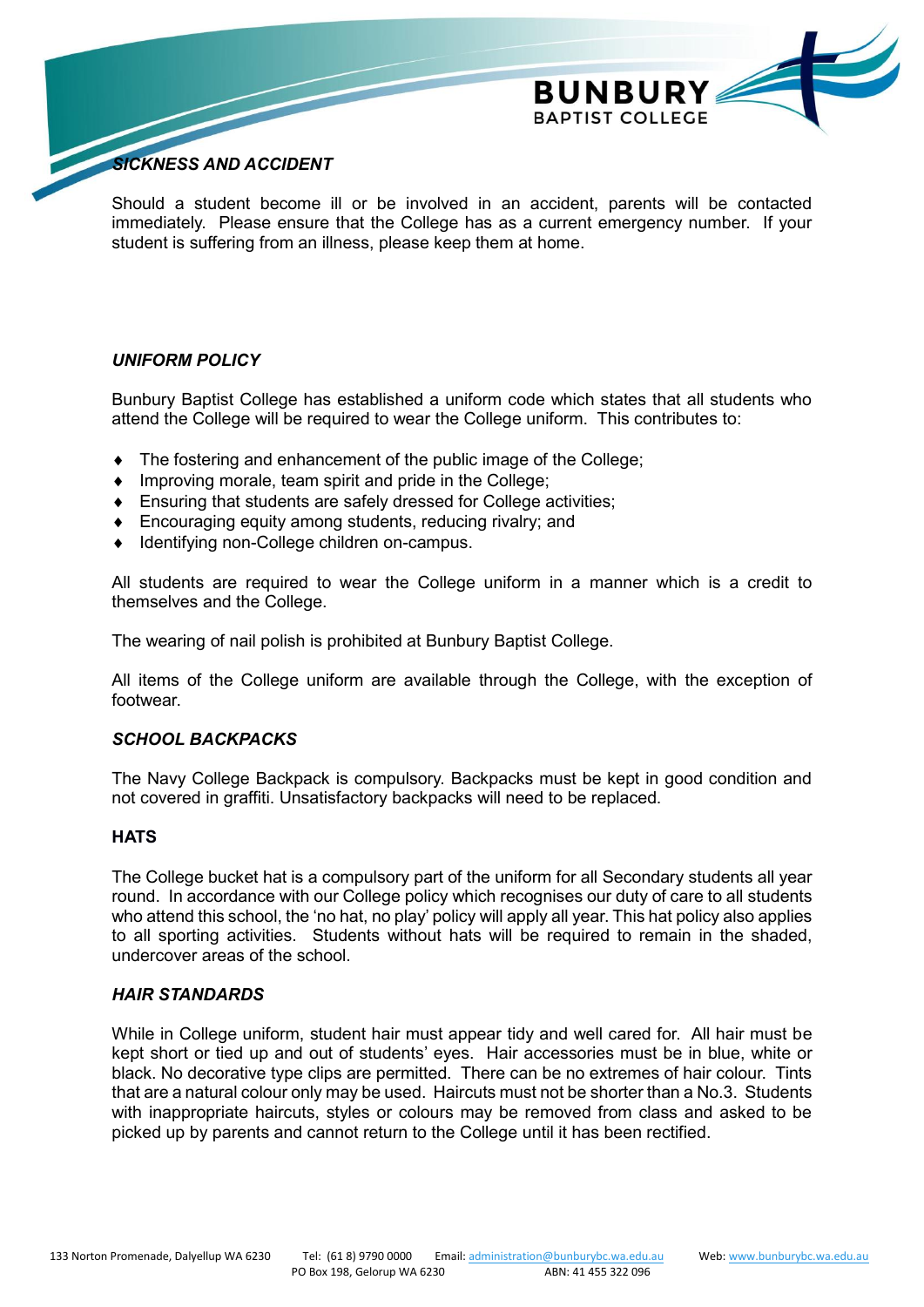

# *SECONDARY SCHOOL UNIFORM REQUIREMENTS*

The following are to be purchased from the Uniform Store for both Girls and Boys:

| <b>Formal</b><br><b>Sports</b><br><b>Formal</b><br><b>Sports</b>                                                                                                                                                                                                                                                                                                                                                                                                                                                                                                                                                                                                                                                                                                                                            |                                                                                                                                           |
|-------------------------------------------------------------------------------------------------------------------------------------------------------------------------------------------------------------------------------------------------------------------------------------------------------------------------------------------------------------------------------------------------------------------------------------------------------------------------------------------------------------------------------------------------------------------------------------------------------------------------------------------------------------------------------------------------------------------------------------------------------------------------------------------------------------|-------------------------------------------------------------------------------------------------------------------------------------------|
| Polo shirt<br>Polo shirt<br><b>Blue short</b><br>Blue short<br>➤<br>➤<br>⋗<br>sleeve shirt<br>Sport shorts<br>sleeve shirt<br>≻<br><b>White Ankle</b><br>Charcoal<br>Charcoal<br>➤<br>➤<br>➤<br>Sock<br>shorts<br>$\blacktriangleright$<br>trousers<br><b>Sport Shoes</b><br>Sock<br>Grey socks<br>Navy jumper<br>➤<br>➤<br>➤<br><b>Black leather</b><br>$\blacktriangleright$<br>Tie<br>(any<br>↘<br>➤<br>combination<br>(boys/girls)<br>lace up<br>(any<br>Grey socks<br>of blue,<br>shoes<br>➤<br>A skirt is<br>white and<br><b>Black</b><br>➤<br>↘<br>available for<br>leather lace<br>black)<br>black)<br>girls as an<br>up shoes<br>➤<br>A skirt is<br>alternative, if<br>$\triangleright$<br>desired<br>available for<br>(optional)<br>girls if<br>desired, to<br>be worn with<br>black<br>stockings | Tracksuit top<br>and trousers<br>White Ankle<br><b>Sport Shoes</b><br>combination of<br>blue, white and<br>A spray jacket<br>is available |

# *STUDENT MANAGEMENT POLICY*

The Charter of Good Will is the central focus of discipline and self-discipline for each student of the College.

Every student and teacher has a right to:

- Learn or teach free from disruption;
- Be treated courteously:
- Be free from any form of discrimination including verbal or physical abuse; and
- Work in a clean, safe and healthy environment.

There are many ways in which students are encouraged in normal College life to be well disciplined. These include:

- Teachers showing genuine interest in each student in their care;
- Praise and encouragement;
- Awards e.g., Certificates, Prizes and Trophies; and
- Acknowledgment to peers in class, at assemblies.

The end result is that students are being trained to be self-disciplined. They are taking responsibility for their own actions in a caring community.

However, if a student is disruptive in a class they need to realise that not only are they disadvantaging themselves but they are disadvantaging everyone else in the class.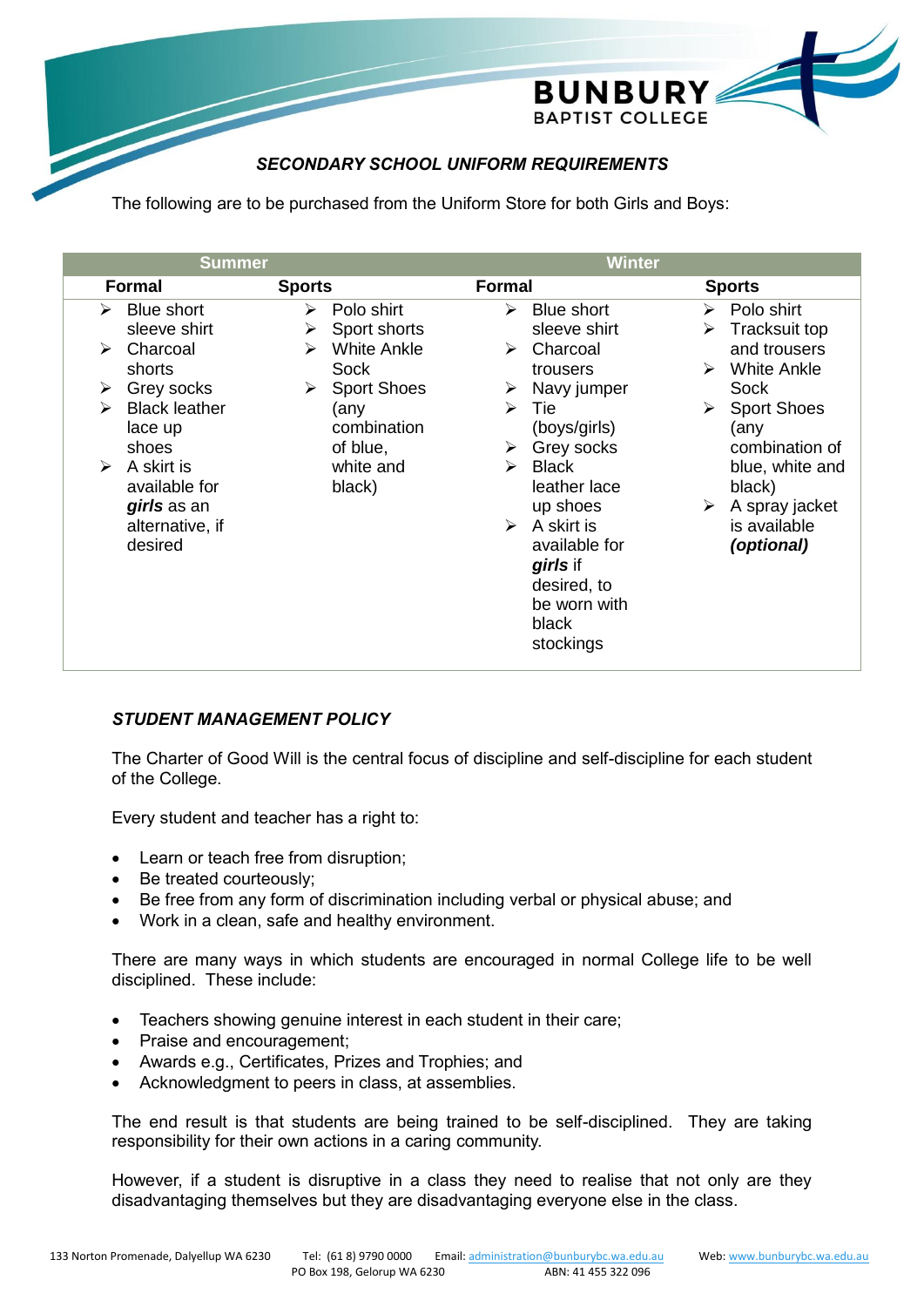

Every student has the right to the best possible education they can obtain at Bunbury Baptist College.

The system of behaviour management is in three parts at Bunbury Baptist College, one for inside the classroom, another for outside the classroom and the third is an infringement system.

# *INSIDE*

Any seen or perceived disruptive behaviour is dealt with using a procedure known as "Canter". That is, without a fuss or unnecessary verbal exchange, the teacher writes the name of the disruptive student onto the whiteboard. This is the student's first warning. Further disruption by the same student will result in a tick placed next to their name. This is the second warning. Following further disruption from the same student, there is no need to tick their name again, they are simply sent to the Student Services Office. This disruption could be as simple as inappropriate talking by a student in class. Other examples of disruptive behaviour include (but are not limited to):

- Calling out;
- Turning around;
- Distracting others:
- Walking around the class/being out of a seat without permission;
- Rocking on chairs; or
- Inappropriate comments made in general or to others.

When a student is sent out of class, they are immediately sent to the College office. **Failure to do so will result in a further consequences.**

A student sent out of any class five (5) times in a year is withdrawn by his/her parents or the Principal will permanently exclude them from attending Bunbury Baptist College.

The system in summary:

| 1 <sup>st</sup> time | Verbal warning by the Principal;                                                                                                                                                                                                                                        |
|----------------------|-------------------------------------------------------------------------------------------------------------------------------------------------------------------------------------------------------------------------------------------------------------------------|
| $2nd$ time           | Formal letter sent home to parents indicating that the student has been sent<br>out of class on two occasions. An interview is requested;                                                                                                                               |
| $3rd$ time           | In-school suspension – separate recess/lunch breaks. No contact with other<br>students. Parents are notified as soon as possible and attend an interview.<br>The student is now required to meet with the Year Co-ordinator or the College<br>Chaplain for counselling. |
| $4th$ time           | Out-of-school suspension – total suspension from College. Parents are notified<br>as soon as possible and asked to collect their child at their earliest convenience<br>and have another interview.                                                                     |
| $5th$ time           | Withdrawal or permanent exclusion from the College                                                                                                                                                                                                                      |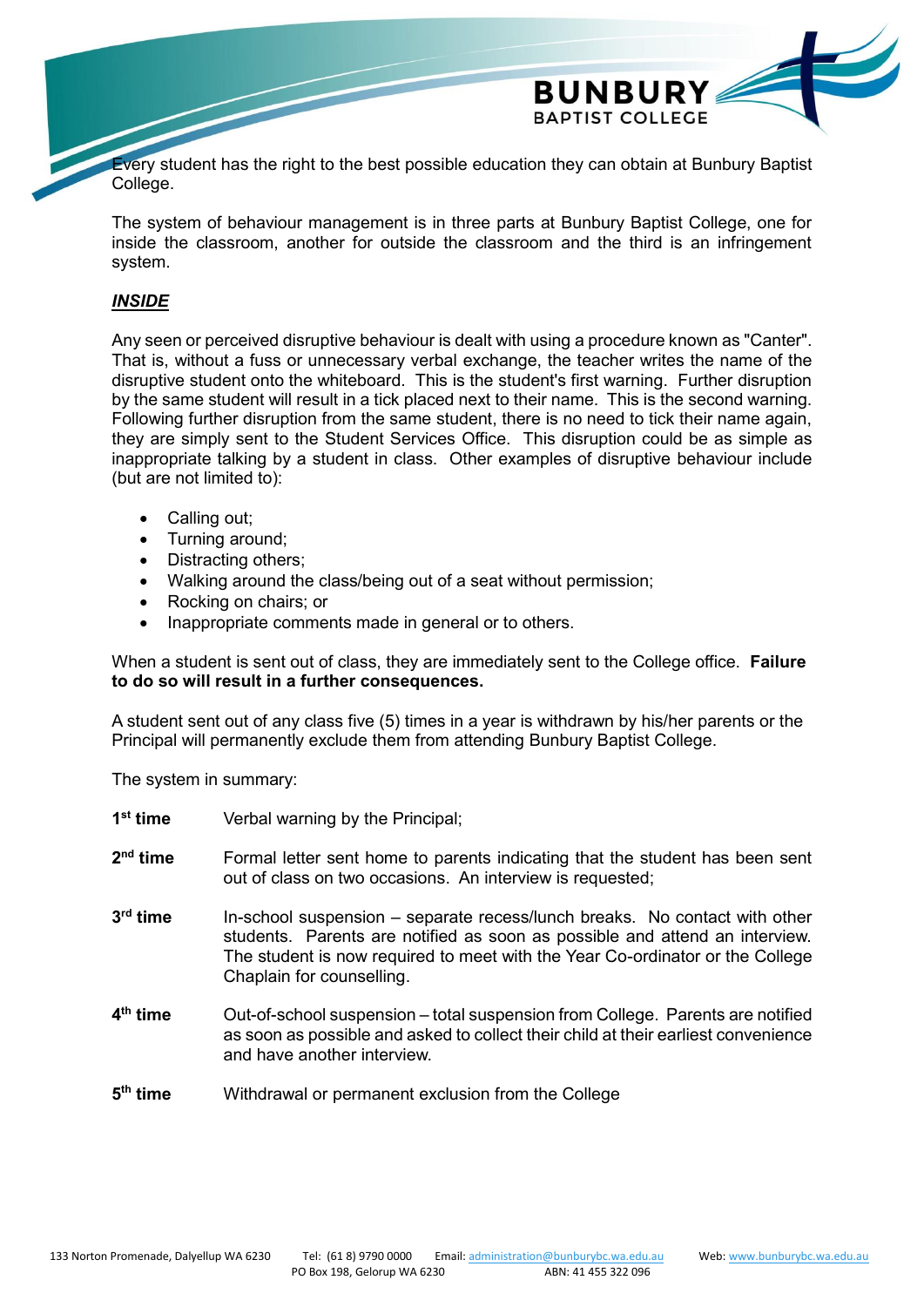

# *AUTOMATIC SEND-OUTS (INSIDE SYSTEM)*

A student may be sent out of class without warning for:

### Breach of Safety

- Throwing an object in class;
- Knocking a student off a chair; or
- Not following safety guidelines in practical lessons.

#### Verbal Abuse

- Swearing at another student; or
- Swearing at a teacher.

#### Physical Abuse

Any physical contact deemed aggressive will result in a suspension.

Misuse of Computers or Other Equipment

- Changing settings of classroom or library computers;
- Accessing or attempting to access inappropriate material via the Internet;
- Attempting to access restricted areas on the College computer network including social networking sites;
- Intentional misuse of equipment provided in a lesson;
- Using a mobile phone in class, including texting, checking the time or receiving calls or texts;
- Using an electronic device in class without permission; or
- Unauthorised access of websites while using a computer in class.

# *Failure to report to Student Services Office when instructed to do so by a teacher.*

#### *Refusal to obey a reasonable instruction.*

#### *Disruption/Interruption to another class.*

*The examples given in each section are not comprehensive but are provided as a guide.*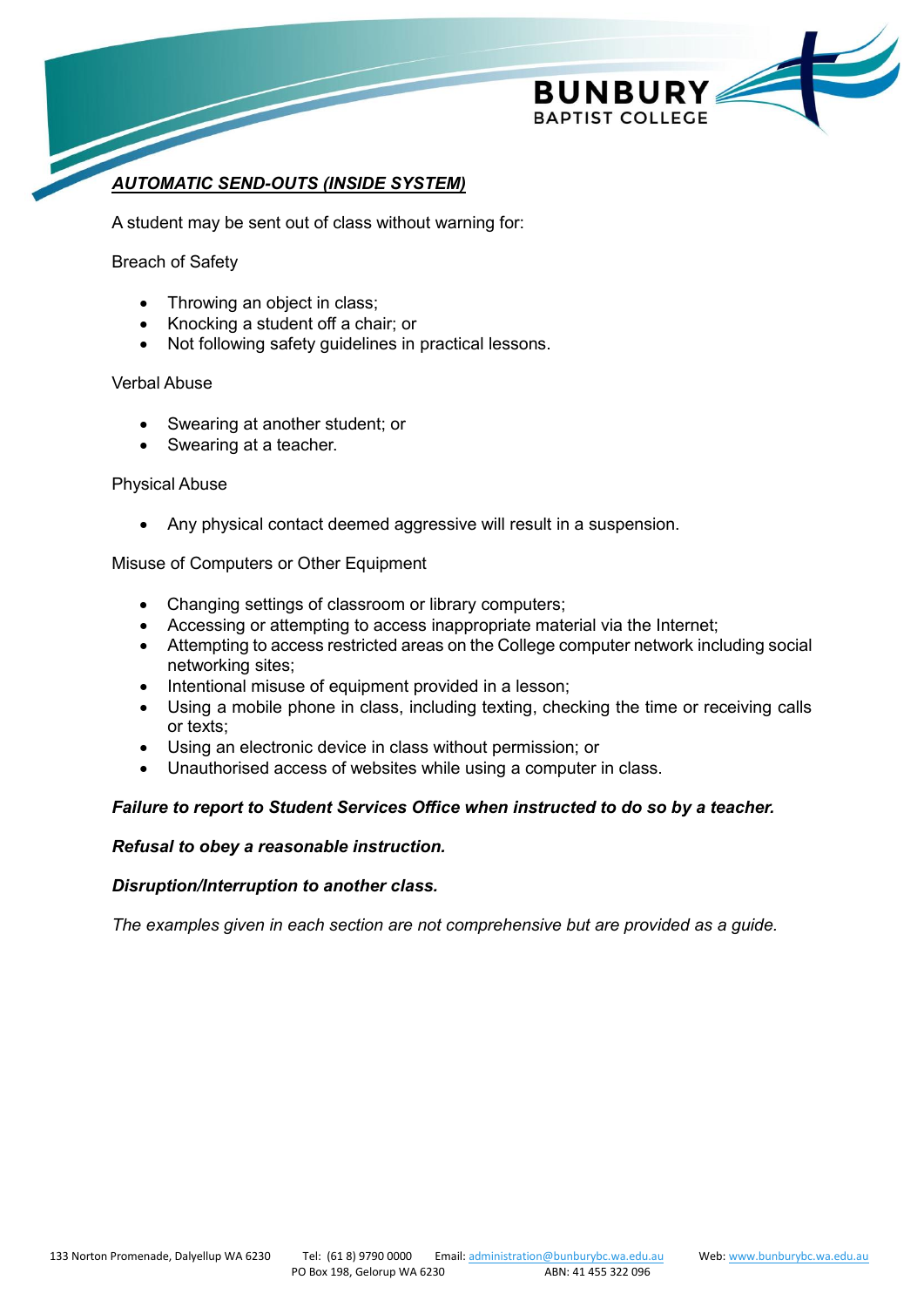

# *OUTSIDE CLASS*

General rule: The offending student is sent to the Student Services office. They remain at the office until otherwise informed.

| Light offence    | Dealt with by the teacher. E.g. Swearing                                                                                          |
|------------------|-----------------------------------------------------------------------------------------------------------------------------------|
| Moderate offence | Student sent to the Student Service office for recording of<br>name and to see the Deputy Principal/Principal. E.g. rough<br>play |
| Severe offence   | Sent immediately to the Student Services office to see the<br>Deputy Principal/Principal. E.g. fighting                           |

When a student has been sent to the Student Services office and their name recorded on four occasions for moderate offences, then on the  $5<sup>th</sup>$  they are suspended for a day.

If a student repeats this suspension procedure two times in one year, they are required to meet with the Year Co-Ordinator or the College Chaplain for counselling.

If a student repeats this suspension procedure three times in one year they are withdrawn from the College.

If a student is sent to the Student Services Office for three severe offences in one year, they are withdrawn or permanently excluded from the College.

**A student could be excluded on the first serious offence in relation to physical abuse (bringing a weapon to school), substance abuse (drugs) and sexual abuse, theft and/or property damage.**

**A student who does not follow a reasonable instruction by a teacher will be sent to the Student Services office and a Suspension may result.**

#### *INFRINGEMENT SYSTEM*

Students are permitted to record a total of 24 infringements during one year.

At the 25<sup>th</sup> infringement the students will be withdrawn from the College.

At **5th** infringement – Letter sent home.

- At **10th** infringement Parents asked to attend an interview.
- At **15th** infringement Student is suspended, parents attend an interview.
- At **20th** infringement Student is suspended, parents attend an interview.
- At **25th** infringement Student is withdrawn from the College.